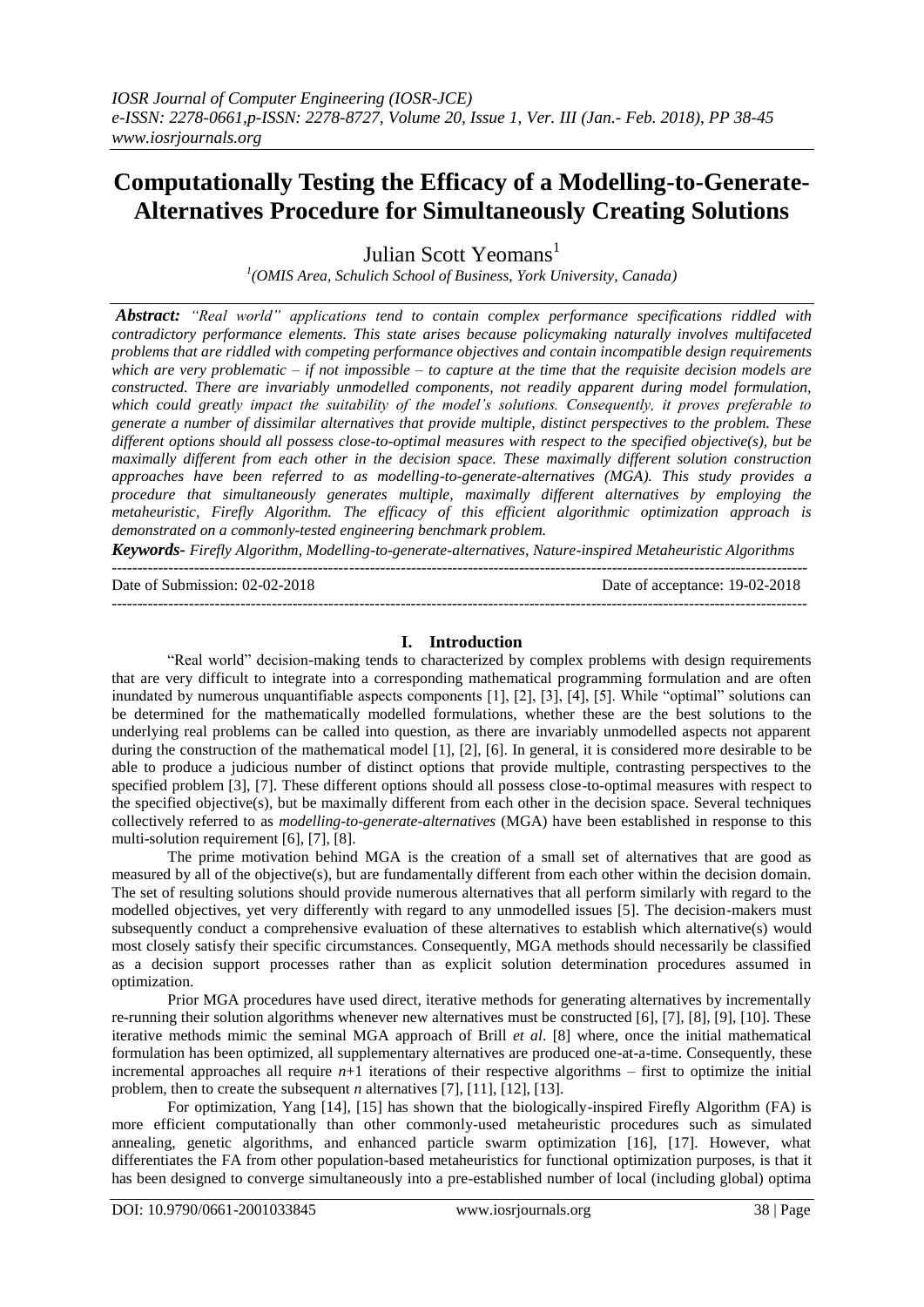in vastly non-linear mathematical programming problems. Imanirad & Yeomans [12] have demonstrated how an FA's functional optimization proclivities for finding multiple local optima can be adapted for the concurrent creation of the *n* maximally different alternatives required in an MGA approach, after the initial problem optimization.

In this study, it is demonstrated sets of maximally different solution alternatives can be generated *simultaneously* by modifying the biologically-inspired FA of Yang [14], [15] and by extending the previous concurrent MGA approaches of Yeomans [18], Imanirad & Yeomans [12] and Imanirad *et al*. (([13], [19], [20], [21], [22]). This new MGA algorithm extends the earlier procedures of Imanirad *et al*. (([13], [19], [20], [21], [22]) to now permit the simultaneous generation of the overall best solution together with *n* locally optimal, maximally different alternatives in a single computational run. Specifically, to generate the additional *n* maximally different solution alternatives, the MGA algorithm would need to run exactly the same number of times that the FA would need to be run for function optimization alone (i.e. once) irrespective of the value of *n* [23], [24]. Thus, this simultaneous, FA-directed method is extremely computationally efficient for MGA. Finally, this research demonstrates the effectiveness of the FA approach for simultaneously producing multiple, good-but-very-different solution sets on a commonly evaluated benchmark engineering optimization test [23], [25].

## **II. Firefly Algorithm for Function Optimization**

While this section provides only a relatively brief synopsis of the FA procedure, more detailed explanations can be accessed in [12], [13], [14], [15], and [17]. The FA is a biologically-inspired, populationbased metaheuristic. Each firefly in the population represents one potential solution to a problem and the initial population of fireflies should be distributed uniformly and randomly throughout the solution space. The solution approach employs the following three idealized rules: (i) All fireflies within the population are considered essentially unisex, so that any one firefly could potentially be attracted to any other firefly irrespective of their sex; (ii) The relative attractiveness between any two fireflies is directly proportional to their respective brightness. This implies that for any two flashing fireflies, the less bright firefly will always be inclined to move towards the brighter one. However, attractiveness and brightness both decrease as the relative distance between the fireflies increases. If there is no brighter firefly within its visible neighborhood, then the particular firefly will move about randomly; and, (iii) The brightness of a firefly is determined by the overall landscape of the objective function. Namely, for a maximization problem, the brightness can simply be considered proportional to the value of the objective function. Based upon these three rules, the basic operational steps of the FA can be summarized within the following pseudo-code.

Objective Function  $F(X)$ ,  $X = (x_1, x_2, \ldots, x_d)$ Generate the initial population of *n* fireflies,  $X_i$ ,  $i = 1, 2, \ldots, n$ Light intensity  $I_i$  at  $X_i$  is determined by  $F(X_i)$ Define the light absorption coefficient γ **while** (t < MaxGeneration) **for**  $i = 1$ : *n*, all *n* fireflies **for**  $j = 1$ : *n*, all *n* fireflies (inner loop) **if**  $(I_i < I_j)$ , Move firefly i towards j; **end if** Vary attractiveness with distance *r* via e- *γr* **end for** *j* **end for** *i* Rank the fireflies and find the current global best solution *G* **\* end while** Postprocess the results

In the FA, there are two important issues to resolve: the formulation of attractiveness and the variation of light intensity. For simplicity, it can always be assumed that the attractiveness of a firefly is determined by its brightness which in turn is associated with its encoded objective function value. In the simplest case, the brightness of a firefly at a particular location *X* would be its calculated objective value *F*(*X*). However, the attractiveness,  $\Box$ , between fireflies is relative and will vary with the distance  $r_{ij}$  between firefly *i* and firefly *j*. In addition, light intensity decreases with the distance from its source, and light is also absorbed in the media, so the attractiveness needs to vary with the degree of absorption. Consequently, the overall attractiveness of a firefly can be defined as

$$
\beta = \beta_0 \exp(-\gamma r^2) \tag{1}
$$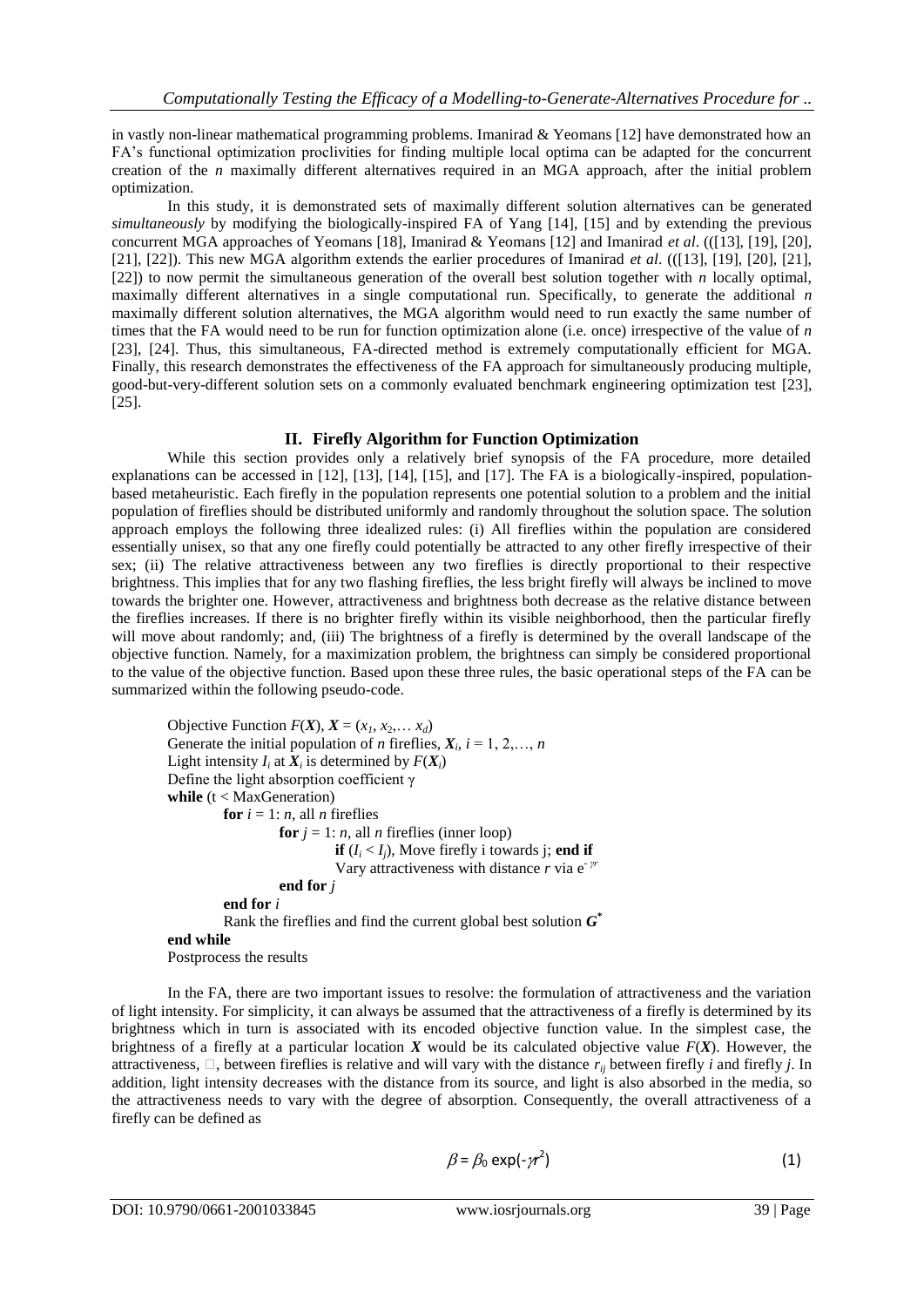where  $\beta_0$  is the attractiveness at distance  $r = 0$  and  $\gamma$  is the fixed light absorption coefficient for the specific medium. If the distance *rij* between any two fireflies *i* and *j* located at *X<sup>i</sup>* and *X<sup>j</sup>* , respectively, is calculated using the Euclidean norm, then the movement of a firefly *i* that is attracted to another more attractive (i.e. brighter) firefly *j* is determined by

$$
\mathbf{X}_i = \mathbf{X}_i + \beta_0 \exp(-\gamma (r_{ij})^2)(\mathbf{X}_i - \mathbf{X}_j) + \alpha \varepsilon_i.
$$
 (2)

In this expression of movement, the second term is due to the relative attraction and the third term is a randomization component. Yang [15] indicates that  $\alpha$  is a randomization parameter normally selected within the range [0,1] and  $\varepsilon$  is a vector of random numbers drawn from either a Gaussian or uniform (generally  $[-0.5, 0.5]$ ) distribution. It should be explicitly noted that this expression represents a random walk biased toward brighter fireflies and if  $\beta_0 = 0$ , it becomes a simple random walk. The parameter  $\gamma$  characterizes the variation of the attractiveness and its value determines the speed of the algorithm's convergence. For most applications,  $\gamma$  is typically set between 0.1 to 10 ([15], [17]). In any given optimization problem, for a very large number of fireflies  $n \gg k$ , where k is the number of local optima, the initial locations of the *n* fireflies should be distributed relatively uniformly throughout the entire search space. As the FA proceeds, the fireflies begin to converge into all of these local optima (including the global ones). Hence, by comparing the best solutions among all these optima, the global optima can easily be determined. Yang (2010) proves that the FA will approach the global optima when  $n \to \infty$  and the number of iterations *t*, is set so that  $t \gg 1$ . In reality, the FA has been found to converge extremely quickly with *n* set in the range 20 to 50 ([14], [15], [17]).

Two important limiting or asymptotic cases occur when  $\gamma \to 0$  and when  $\gamma \to \infty$ . For  $\gamma \to 0$ , the attractiveness is constant  $\beta = \beta_0$ , which is equivalent to having a light intensity that does not decrease. Thus, a firefly would be visible to every other firefly anywhere within the solution domain. Hence, a single (usually global) optima can easily be reached. If the inner loop for  $j$  in the pseudo-code is removed and  $X_j$  is replaced by the current global best *G\**, then this implies that the FA reverts to a special case of the accelerated particle swarm optimization (PSO) algorithm. Subsequently, the computational efficiency of this special FA case is equivalent to that of enhanced PSO. Conversely, when  $\gamma \to \infty$ , the attractiveness is essentially zero along the sightline of all other fireflies. This is equivalent to the case where the fireflies randomly roam throughout a very thick foggy region with no other fireflies are visible and each firefly roams in a completely random fashion. This case corresponds to a completely random search method. As the FA operates between these two asymptotic extremes, it is possible to adjust the parameters  $\alpha$  and  $\gamma$  so that the FA can outperform both a random search and the enhanced PSO algorithms [17].

The computational efficiencies of the FA will be exploited in the subsequent MGA solution approach. As noted, within the two asymptotic extremes, the population in the FA can determine both the global optima as well as the local optima concurrently. The concurrency of population-based solution procedures holds huge computational and efficiency advantages for MGA purposes [7]. An additional advantage of the FA for MGA implementation is that the different fireflies essentially work independently of each other, implying that FA procedures are better than genetic algorithms and PSO for MGA because the fireflies will tend to aggregate more closely around each local optimum [15], [17]. Consequently, with a judicious selection of parameter settings, the FA will simultaneously converge extremely quickly into both local and global optima [14], [15], [17].

## **III. Modelling to Generate Alternatives**

Most mathematical programming approaches arising in the optimization literature have concentrated almost exclusively upon producing single optimal solutions to single-objective problem instances or, equivalently, generating noninferior solution sets to multi-objective formulations [2], [5], [8]. While such algorithms may efficiently generate solutions to the derived complex mathematical models, whether these outputs actually establish "best" approaches to the underlying real problems is certainly questionable [1], [2], [6], [8]. In most "real world" decision environments, there are innumerable system objectives and requirements that are never explicitly apparent or included in the decision formulation stage [1], [5]. Furthermore, it may never be possible to explicitly express all of the subjective components because there are frequently numerous incompatible, competing, design requirements and, perhaps, adversarial stakeholder groups involved. Therefore, most subjective aspects of a problem necessarily must remain unquantified and unmodelled in the construction of the resultant decision models. This is a common occurrence in situations where the final decisions are constructed based not only upon clearly stated and modelled objectives, but also upon fundamentally subjective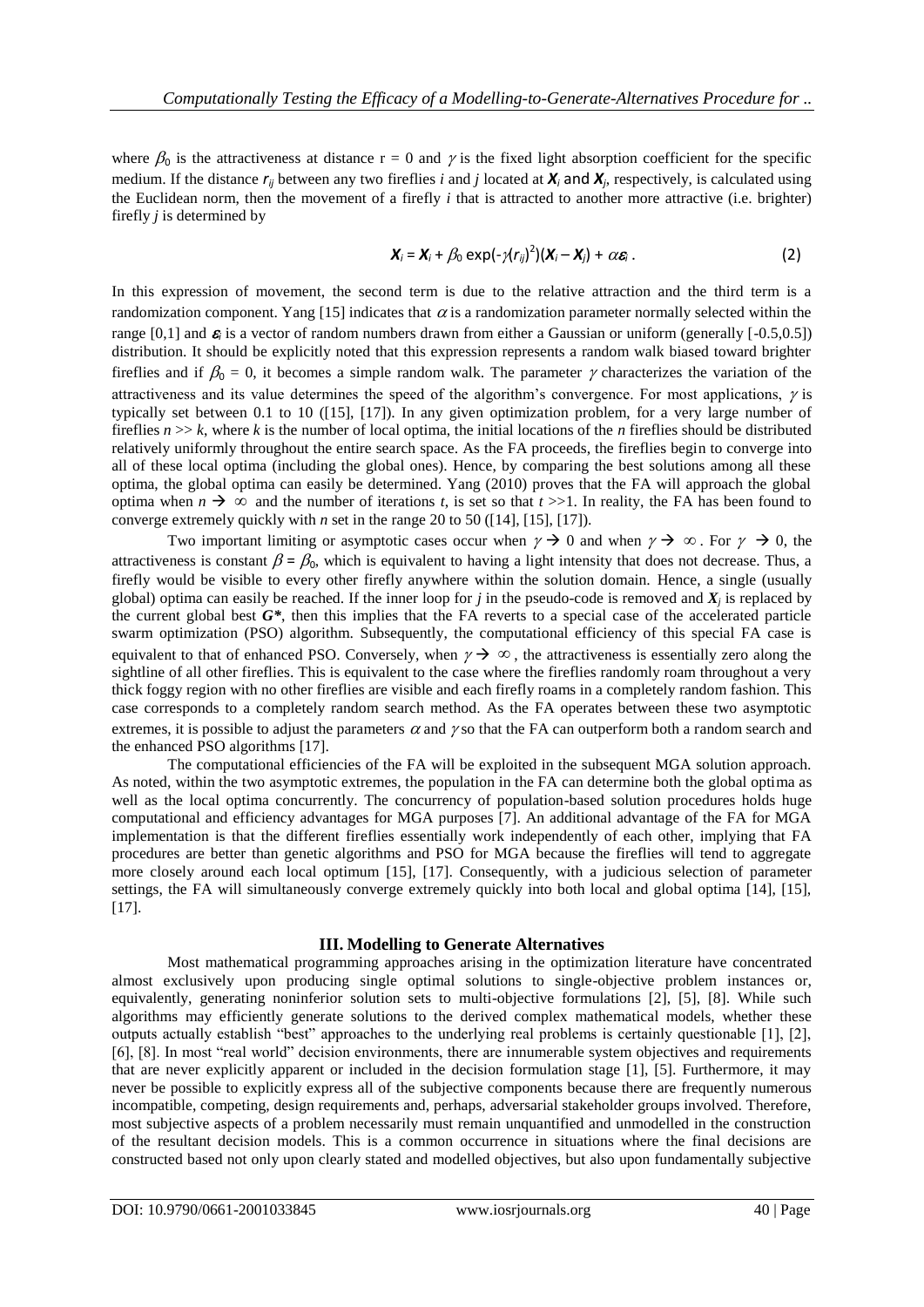socio-political-economic goals and stakeholder preferences [7]. Numerous "real world" examples describing these types of incongruent modelling dualities appear in [6], [8], [9], and [10].

When unquantified issues and unmodelled objectives exist, non-conventional approaches are required that not only search the decision space for noninferior sets of solutions, but must also explore the decision space for discernibly *inferior* alternatives to the modelled problem. In particular, any search for good alternatives to problems known or suspected to contain unmodelled objectives must focus not only on the non-inferior solution set, but also necessarily on an explicit exploration of the problem's inferior region.

To illustrate the implications of an unmodelled objective on a decision search, assume that the optimal solution for a quantified, single-objective, maximization decision problem is *X*\* with corresponding objective value *Z1*\*. Now suppose that there exists a second, unmodelled, maximization objective *Z2* that subjectively reflects some unquantifiable "environmental/political acceptability" component. Let the solution  $X^a$ , belonging to the noninferior, 2-objective set, represent a potential best compromise solution if both objectives could somehow have been simultaneously evaluated by the decision-maker. While  $X^a$  might be viewed as the best compromise solution to the real problem, it would appear inferior to the solution  $X^*$  in the quantified mathematical model, since it evidently must be the case that  $ZI^a \leq ZI^*$ . Consequently, when unmodelled objectives are factored into the decision-making process, mathematically inferior solutions for the modelled problem can prove optimal to the underlying real problem. Therefore, when unmodelled objectives and unquantified issues might exist, different solution approaches are needed in order to not only search the decision space for the noninferior set of solutions, but also to simultaneously explore the decision space for inferior alternative solutions to the modelled problem. Population-based methods such as the FA permit concurrent searches throughout a feasible region and thus prove to be particularly adept solution procedures for searching through such a problem's decision space.

The primary motivation behind MGA is to produce a manageably small set of alternatives that are quantifiably good with respect to modelled objectives yet are as different as possible from each other in the decision space. In doing this, the resulting alternative solution set is likely to provide truly different choices that all perform somewhat similarly with respect to the known modelled objective(s) yet very differently with respect to any unmodelled issues. By generating these good-but-different solutions, the decision-makers can explore desirable qualities within the alternatives that may prove to satisfactorily address the various unmodelled objectives to varying degrees of stakeholder acceptability.

In order to properly motivate an MGA search procedure, it is necessary to apply a more mathematically formal definition to the goals of the MGA process [6], [7]. Suppose the optimal solution to an original mathematical model is  $X^*$  with objective value  $Z^* = F(X^*)$ . The following maximal difference model can then be solved to generate an alternative solution, *X*, that is maximally different from *X\**:

$$
\text{Maximize} \qquad \Delta(\mathbf{X}, \mathbf{X}^*) = \sum_i |X_i - X_i^*| \tag{3}
$$

Subject to:  $X \in D$ *D* (4)

$$
|F(\mathbf{X}) - \mathbf{Z}^*| \leq T \tag{5}
$$

where  $\Delta$  represents some difference function (for clarity, shown as an absolute difference in this instance) and *T* is a targeted tolerance value specified relative to the problem's original optimal objective *Z\**. *T* is a usersupplied value that determines how much of the inferior region is to be explored in the search for acceptable alternative solutions. This difference function concept can be extended into a measure of difference between any set of alternatives by replacing *X\** in the objective of the maximal difference model and calculating the overall sum (or some other function) of the differences of the pairwise comparisons between each pair of alternatives – subject to the condition that each alternative is feasible and falls within the specified tolerance constraint.

The FA-based MGA procedure to be introduced is designed to generate a pre-determined small number of close-to-optimal, but maximally different alternatives, by adjusting the value of *T* and using the FA to solve the corresponding maximal difference problem instance. By exploiting the population structure of the FA, the Fireflies collectively evolve toward different local optima within the solution space. The survival of solutions depends upon how well the solutions perform with respect to the problem's originally modelled objective(s) and simultaneously by how far away they are from all of the other alternatives generated in the decision space.

## **IV. FA-based Simultaneous MGA Computational Algorithm**

The MGA method to be introduced produces a pre-determined number of close-to-optimal, but maximally different alternatives, by modifying the value of the bound *T* in the maximal difference model and using an FA to solve the corresponding, maximal difference problem. Each solution within the FA's population contains one potential set of *p* different alternatives. By exploiting the co-evolutionary solution structure within the population of the algorithm, the Fireflies collectively evolve each solution to-ward sets of different local optima within the solution space. In this process, each desired solution alternative undergoes the common search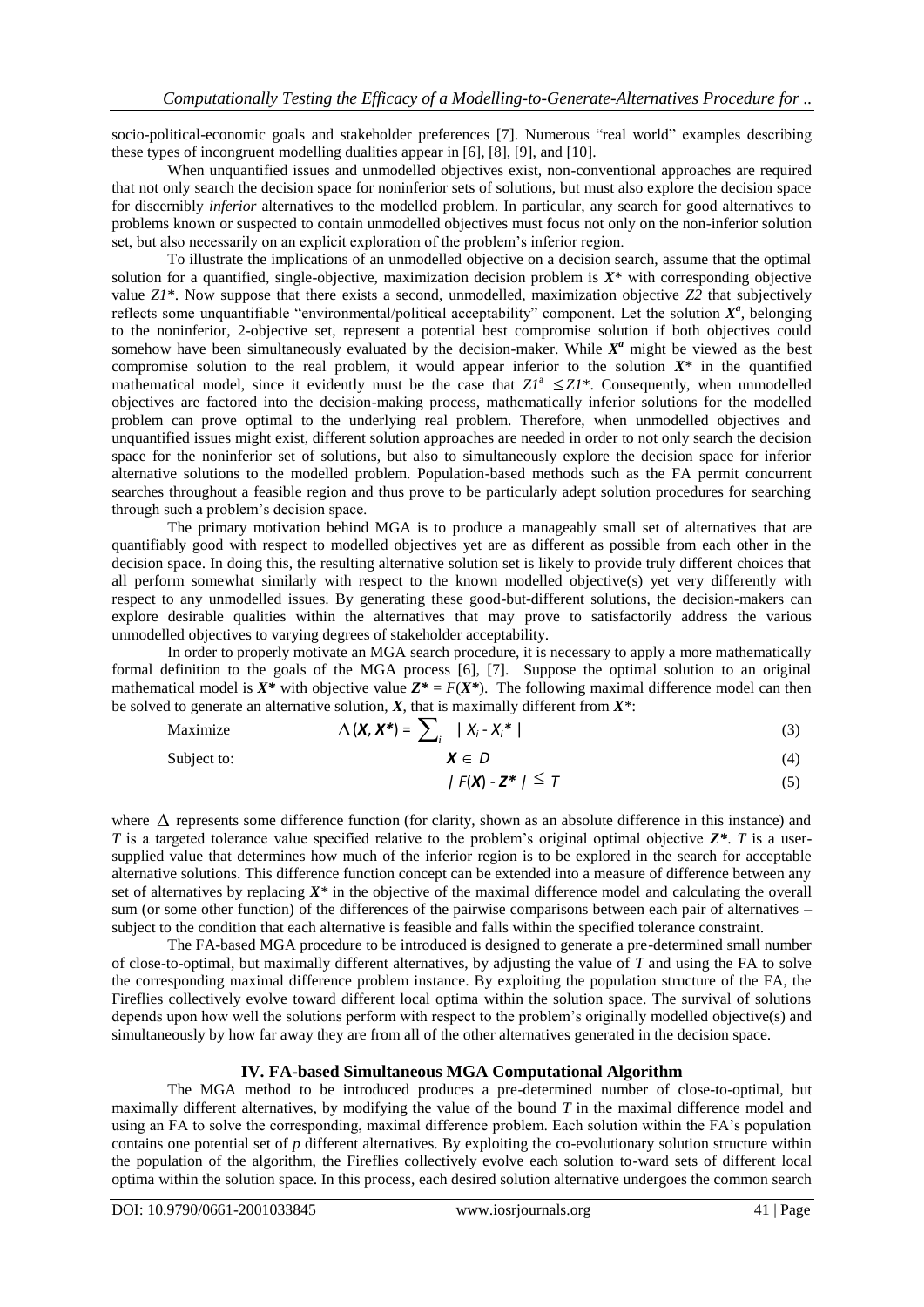procedure of the FA. However, the survival of solutions depends both upon how well the solutions perform with respect to the modelled objective(s) and by how far away they are from all of the other alternatives generated in the decision space.

A direct process for generating alternatives with the FA would be to iteratively solve the maximum difference model by incrementally updating the target T whenever a new alternative needs to be produced and then re-running the algorithm. This iterative approach would parallel the original Hop, Skip, and Jump (HSJ) MGA algorithm of Brill *et al*. [8] in which, once an initial problem formulation has been optimized, supplementary alternatives are systematically created one-by-one through an incremental adjustment of the target constraint to force the sequential generation of the suboptimal solutions. While this approach is straightforward, it requires a repeated execution of the optimization algorithm [7], [12], [13].

To improve upon the stepwise alternative approach of the HSJ algorithm, a concurrent MGA technique was subsequently designed based upon the concept of co-evolution Imanirad *et al.* ([13], [19], [21]). In the coevolutionary approach, pre-specified stratified subpopulation ranges within the algorithm's overall population were established that collectively evolved the search toward the creation of the specified number of maximally different alternatives. Each desired solution alternative was represented by each respective subpopulation and each subpopulation underwent the common processing operations of the FA. The survival of solutions in each subpopulation depended simultaneously upon how well the solutions perform with respect to the modelled objective(s) and by how far away they are from all of the other alternatives. Consequently, the evolution of solutions in each subpopulation toward local optima is directly influenced by those solutions contained in all of the other subpopulations, which forces the concurrent co-evolution of each subpopulation towards good but maximally distant regions within the decision space according to the maximal difference model [7].

By employing this co-evolutionary concept, it becomes possible to implement an FA-based MGA procedure that concurrently produces alternatives which possess objective function bounds that are somewhat analogous to those created by the sequential, iterative HSJ-styled solution generation approach. While each alternative produced by an HSJ procedure is maximally different only from the overall optimal solution (together with its bound on the objective value which is at least  $x$ % different from the best objective (i.e.  $x =$ 1%, 2%, etc.)), a concurrent procedure is able to generate alternatives that are no more than x% different from the overall optimal solution but with each one of these solutions being as maximally different as possible from every other generated alternative that was produced. Co-evolution is also much more efficient than the sequential HSJ-style approach in that it exploits the inherent population-based searches of FA procedures to concurrently generate the entire set of maximally different solutions using only a single population [12], [21].

While a concurrent approach exploits the population-based nature of the FA's solution approach, the co-evolution process occurs within each of the stratified subpopulations. The maximal differences between solutions in different subpopulations is based upon aggregate subpopulation measures. Conversely, in the following simultaneous MGA algorithm, each solution in the population contains exactly one entire set of alternatives and the maximal difference is calculated only for that particular solution (i.e. the specific alternative set contained within that solution in the population). Hence, by the evolutionary nature of the FA search procedure, in the subsequent approach, the maximal difference is simultaneously calculated for the specific set of alternatives considered within each specific solution – and the need for concurrent subpopulation aggregation measures is circumvented.

The steps in the co-evolutionary alternative generation algorithm are as follows ([18], [23], [24]):

*Initialization Step*. In this preliminary step, solve the original optimization problem to determine the optimal solution, *X\**. As with prior solution approaches Imanirad *et al*. ([13], [19], [20], [21], [22]) and without loss of generality, it is entirely possible to forego this step and construct the algorithm to find *X\** as part of its solution processing. However, such a requirement increases the number of computational iterations of the overall procedure and the initial stages of the processing focus upon finding *X\** while the other elements of each population solution remain essentially "computational overhead". Based upon the objective value *F*(*X\**), establish *P* target values. *P* represents the desired number of maximally different alternatives to be generated within prescribed target deviations from the *X\**. Note: The value for *P* has to have been set *a priori* by the decision-maker.

*Step 1*. Create the initial population of size *K* in which each solution is divided into *P* equally-sized partitions. The size of each partition corresponds to the number of variables for the original optimization problem.  $A_p$  represents the  $p^{th}$  alternative,  $p = 1,...,P$ , in each solution.

*Step 2*. In each of the *K* solutions, evaluate each  $A_p$ ,  $p = 1, \ldots, P$ , with respect to the modelled objective. Alternatives meeting their target constraint and all other problem constraints are designated as *feasible*, while all other alternatives are designated as *infeasible*. A solution can only be designated as feasible if all of the alternatives contained within it are feasible.

*Step 3*. Apply an appropriate elitism operator to each solution to rank order the best individuals in the population. The best solution is the feasible solution containing the most distant set of alternatives in the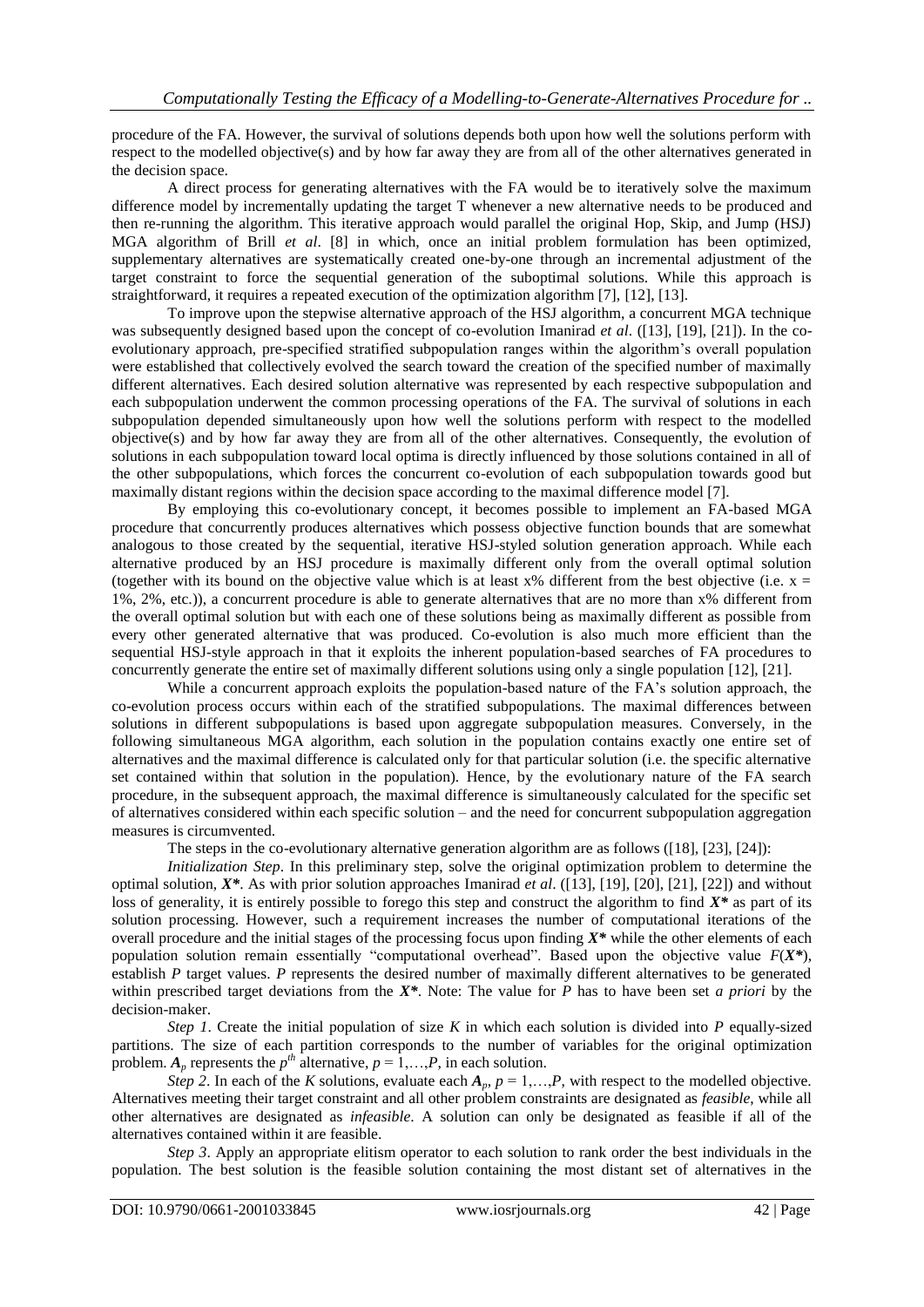decision space (the distance measure is defined in Step 5). Note: Because the best solution to date is always retained in the population throughout each iteration of the FA, at least one solution will always be feasible. A feasible solution for the first step can always consists of *P* repetitions of *X\**.

*Step 4*. Stop the algorithm if the termination criteria (such as maximum number of iterations or some measure of solution convergence) are met. Otherwise, proceed to Step 5.

*Step 5*. For each solution  $k = 1,..., K$ , calculate  $D_k$ , a distance measure between all of the alternatives contained within solution *k*.

As an illustrative example for determining a distance measure, calculate

$$
D_k = \sum_{i=1\text{to}} P \sum_{j=1\text{to}} P \Delta(A_i, A_j). \tag{6}
$$

This represents the total distance between all of the alternatives contained within solution *k*. Alternatively, the distance measure could be calculated by some other appropriately defined function.

*Step 6*. Rank the solutions according to the distance measure  $D_k$  objective – appropriately adjusted to incorporate any constraint violation penalties for infeasible solutions. The goal of maximal difference is to force alternatives to be as far apart as possible in the decision space from the alternatives of each of the partitions within each solution. This step orders the specific solutions by those solutions which contain the set of alternatives which are most distant from each other.

*Step 7.* Apply appropriate FA "change operations" to the each of the solutions and return to Step.

It should be apparent that the stratification approach outlined in this algorithm could be readily modified to accommodate any of the population-based solution procedures. However, as noted in Section1, the FA is an algorithm specifically designed to simultaneously converge into numerous local optima which provides distinct computational advantages over other population-based metaheuristics. A disadvantage to the FA-based procedure in comparison to iterative MGA approaches lies in the extra computational overhead required to store the expanded population size for all of the alternatives and the additional solution time required to generate both the overall optimal solution together with the set of maximally different alternatives. Based upon preliminary testing and significant experimentation in the subsequent section, it seems that the additional storage requirements can be considered essentially negligible for all practical purposes and that the extra computational effort is virtually undetectable. However, these disadvantages could potentially become more pronounced for other problem instances that might be identified in subsequent extensions to this paper.

## **V. Computational Testing of Simultaneous MGA Algorithm**

As outlined above, "real world" decision-makers frequently prefer being able to choose from a set of close-to-optimal options that are dissimilar from each other in terms of the structures of their decision variables. The effectiveness of the MGA procedure introduced in the previous section to simultaneously produce maximally different alternatives will be illustrated using the optimization problem taken from [23] and [25], which has frequently been employed as a benchmark test for constrained, non-linear engineering optimization algorithms.

algorithms.  
\nThe mathematical formulation for this non-linear optimization problem can be expressed as:  
\nMin F(X) = 
$$
(x_1 - 10)^2 + 5(x_2 - 12)^2 + x_3^4 + 3(x_4 - 11)^2 + 10x_5^6 + 7x_6^2 + x_7^4 - 4x_6x_7 - 10x_6 - 8x_7
$$
 (7)  
\nSubject to:  
\n $g_1(\mathbf{x}) = 2x_1^2 + 3x_2^4 + x_3 + 4x_4^2 + 5x_5 - 127 \le 0$  (8)

Subject to:

$$
2x_1^2 + 3x_2^2 + x_3 + 4x_4^2 + 5x_5 - 127 \le 0
$$
\n
$$
g_2(\mathbf{X}) = 7x_1 + 3x_2 + 10x_3^2 + x_4 - x_5 - 282 \le 0
$$
\n(9)

$$
g_3(\mathbf{x}) = 23x_1 + x_2^2 + 6x_6^2 - 8x_7 - 196 \le 0
$$
\n(10)

$$
g_3(x) = 25x_1 + x_2 + 6x_6 - 6x_7 + 156 \le 0
$$
  
\n
$$
g_4(x) = 4x_1^2 + x_2^2 - 3x_1x_2 + 2x_3^2 + 5x_6 - 12x_7 \le 0
$$
\n(11)

$$
-10 \le x_i \le 10, \quad i = 1, 2, 3, 4, 5, 6, 7 \tag{12}
$$

The optimal solution for the specific design parameters employed within this formulation  $F(X^*)$  = 680.6300573 with decision variable values of *X\** = (2.330499, 1.951372, -0.4775414, 4.365726, 0.6244870, 1.038131, 1.594227) (see [23], [25]).

In order to create the set of different alternatives, extra target constraints that varied the value of *T* by up to 1.5% between successive alternatives were placed into the original formulation in order to force the generation of solutions maximally different from the initial optimal solution (i.e. the values of the bound were set at 1.5%, 3%, 4.5%, etc. for the respective alternatives). The MGA procedure was used to create the optimal solution and the 10 maximally different solutions shown in Table 1.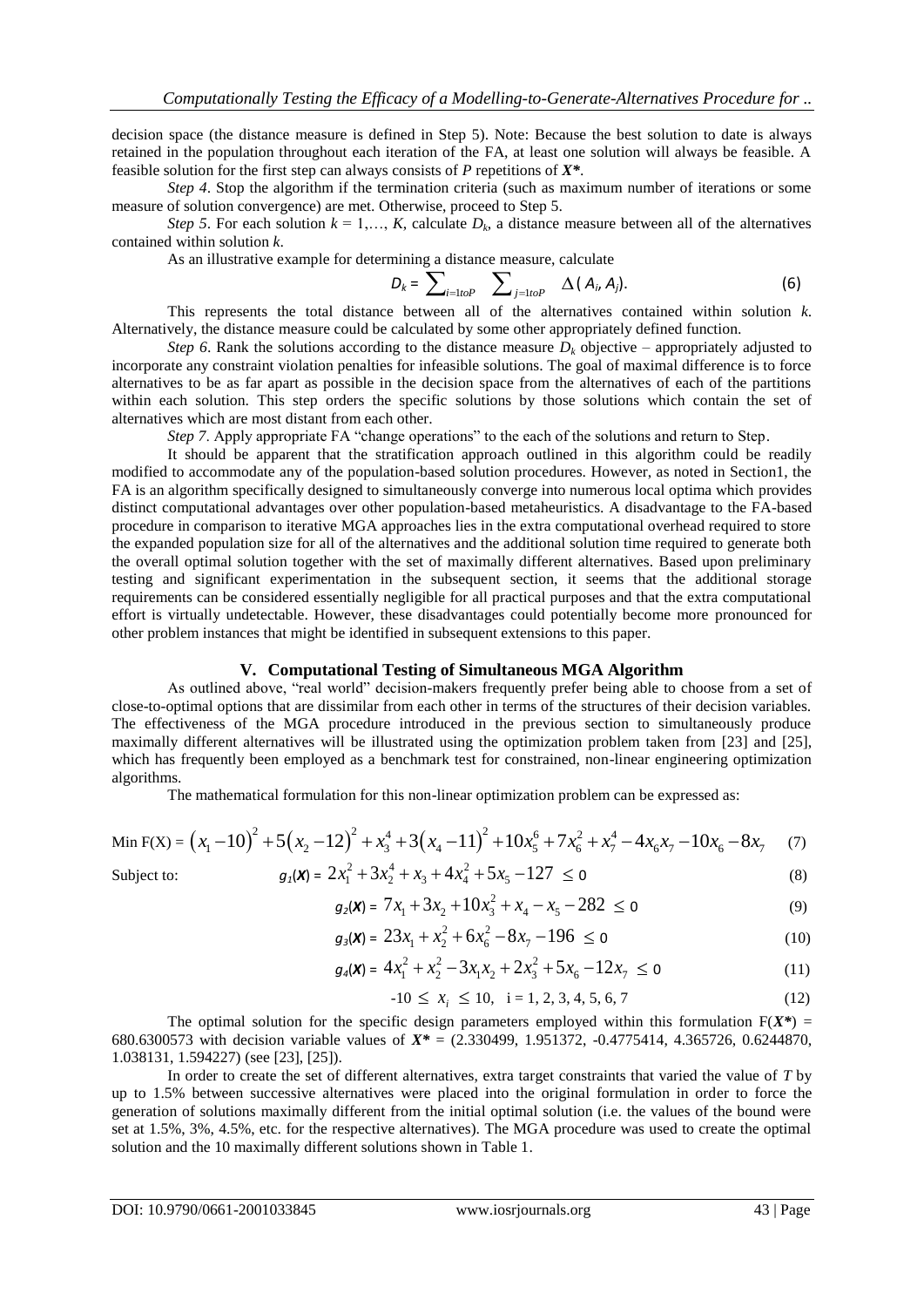| <b>Increment</b>      | 1.5% Increment Between Alternatives |        |         |           |        |                |         |         |
|-----------------------|-------------------------------------|--------|---------|-----------|--------|----------------|---------|---------|
|                       | F(X)                                | $x_1$  | $x_{2}$ | $x_3$     | $x_4$  | x <sub>5</sub> | $x_{6}$ | $x_{7}$ |
| Optimal               | 680.630                             | 2.3304 | 1.9513  | $-0.4775$ | 4.3657 | 0.6244         | 1.0381  | 1.5942  |
| <b>Alternative 1</b>  | 683.917                             | 2.3025 | 1.9353  | $-0.4881$ | 4.3333 | $-0.6169$      | 1.0355  | 1.5889  |
| <b>Alternative 2</b>  | 687.022                             | 2.3056 | 1.9076  | $-0.4245$ | 4.3256 | $-0.6184$      | 1.0388  | 1.6067  |
| <b>Alternative 3</b>  | 696.899                             | 2.2934 | 1.9096  | $-0.4397$ | 4.3369 | $-0.6616$      | 1.0331  | 1.6176  |
| <b>Alternative 4</b>  | 705.926                             | 2.3080 | 1.9171  | $-0.4724$ | 4.3343 | $-0.6578$      | 1.053   | 1.6078  |
| <b>Alternative 5</b>  | 711.793                             | 2.3174 | 1.9111  | $-0.4084$ | 4.3668 | $-0.6166$      | 1.0759  | 1.6116  |
| Alternative 6         | 718.478                             | 2.2904 | 1.9037  | $-0.427$  | 4.3637 | $-0.5871$      | 0.9955  | 1.6230  |
| <b>Alternative 7</b>  | 725.652                             | 2.3428 | 1.9158  | $-0.4459$ | 4.3929 | $-0.6672$      | 1.0382  | 1.6129  |
| <b>Alternative 8</b>  | 741.897                             | 2.2904 | 1.9037  | $-0.427$  | 4.3637 | $-0.5871$      | 0.9955  | 1.6230  |
| <b>Alternative 9</b>  | 744.901                             | 2.3468 | 1.9118  | $-0.4087$ | 4.3557 | $-0.6283$      | 0.9899  | 1.6024  |
| <b>Alternative 10</b> | 756.260                             | 2.2985 | 1.9019  | $-0.4452$ | 4.3577 | $-0.5927$      | 1.0022  | 1.5770  |

**Table 1.** Objective Values and Solutions for the 11 Maximally Different Alternatives

As stated previously, most "real world" optimization applications are frequently plagued by conflicting performance requirements that are exceptionally hard to formulate. Under such circumstances, it becomes preferable to form sets of quantifiably good alternatives that provide dissimilar perspectives to any potentially unmodelled components that can be considered during the policy formulation stage. The unique performance features captured within these disparate options can provide very different system approaches with respect to the unmodelled issues, thereby potentially incorporating some of the unmodelled aspects into the actual solution selection process.

The computational example has demonstrated how an MGA modelling algorithm can be used to simultaneously generate multiple distinct alternatives by employing the very computationally efficient FA. The options created by the procedure satisfy the requisite system criteria within a prespecified bounds and yet remain maximally different from each other within the decision region. In addition to its alternative generating capabilities, the FA component simultaneously enables the MGA algorithm to perform extremely well with respect to function optimization. It should be noted that the overall best solution determined by the algorithm is indistinguishable from the optimal one obtained by Aragon *et al*. [25].

In summary, this section underscores several imperative observations with regard to the simultaneous MGA procedure: (i) The co-evolutionary aspects of the FA actually generate more good alternatives, in general, than planners would be able to create using other MGA approaches because of the evolving nature of the FA's population-based searches; (ii) By the design of the MGA algorithm, the alternatives generated are good for planning purposes since all of their structures will be maximally different from each other (i.e. the differences are not solely different from the overall optimal solution as would be the case under an HSJ-styled MGA approach); and, (iv) The approach is computationally very efficient since it will run only a single time in generating its entire set of alternatives (i.e. to generate *n* solution alternatives, the MGA procedure runs exactly once irrespective of the actual magnitude of *n*).

## **VI. Conclusions**

Many "real world" problems possess complex performance specifications that are compounded by unquantifiable performance objectives and incongruent requirements. These decision-making environments frequently involve incompatible design elements that are difficult – if not impossible – to incorporate at the time that the decision supporting models are being formulated. Invariably, there are unmodelled components, not apparent during the model construction, that could significantly influence the acceptability of the model's solutions. These conflicting elements require that decision-makers integrate many uncertainties into their decision process prior to the ultimate solution resolution. Faced with such incongruencies, it becomes most unlikely for any single solution to simultaneously satisfy every ambiguous system requirement without significant tradeoffs. Thus, any decision supporting approaches employed must account for all of these aspects, in one way or another, while simultaneously being flexible enough to encapsulate the effects from the inherent planning contradictions.

In this study, a new MGA procedure demonstrated how the computationally efficient FA could simultaneously generate sets of maximally different, close-to-optimal alternatives via the evolutionary aspects of its population-based solution approach. In its MGA capacity, this simultaneous procedure efficiently generates the requisite set of dissimilar alternatives, with each generated solution providing a very different perspective to the problem. Since FA procedures can be employed in a wide variety of problem types, the practicality of this